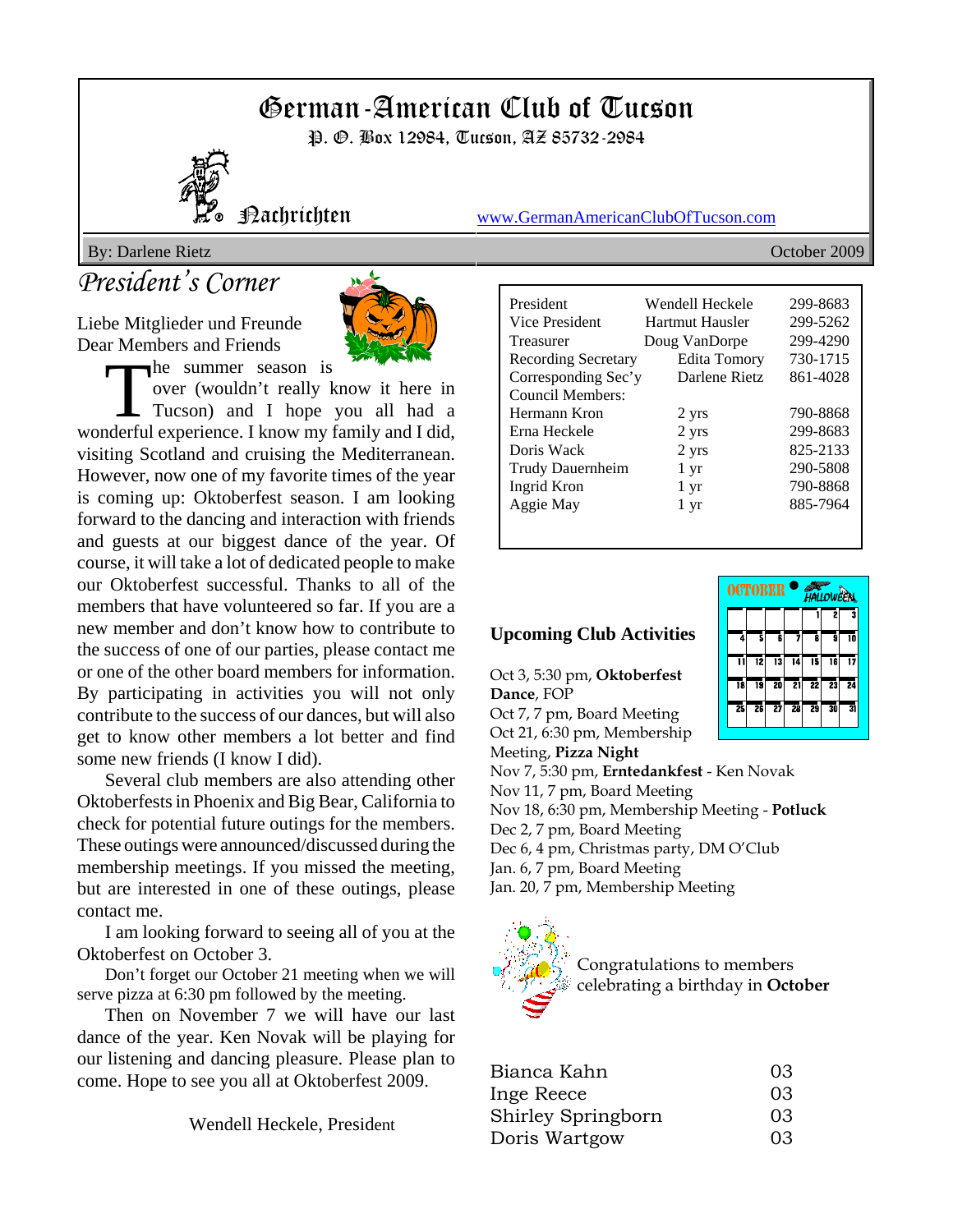### 2 By: Darlene Rietz October 2009

| 14 |
|----|
| 14 |
| 21 |
| 23 |
| 25 |
| 27 |
| 27 |
| 28 |
| 29 |
| 30 |
|    |



Deepest condolences to friends and family of **Wally Jennings**, who passed away on August 12 at the age of 85. Auf wiedersehen, Wally, and may you rest in peace.

Hermann Kron is beginning to prepare the program for our annual Christmas party at DM O'Club on December 6. Please let him know as soon as possible if you have a reading or song you'd like to sing. Don't be shy! Volunteer just for fun.

Work as if you don't need money Love as if nobody has hurt you Dance as if nobody is watching you Sing as if nobody is listening Live as if this was paradise on earth Jean

### **REMINDER**

Our annual Oktoberfest is Saturday, October 3 Doors open at 5:30 pm with dinner served from 6:00 to 7:00. Music and dancing follow from 7:00 to 11:00. The meal will be one brat, sauerkraut, potato salad, roll, dessert and coffee for \$7.00 or 2 brats, sauerkraut, potato salad, roll, dessert and coffee for \$8.00. **You must call Jean Brett at 546- 6663 before September 26 to advise if you plan to eat**. Entry cost is \$6.00 for club members; \$8.00 for guests.

## HAPPY HALLOWEEN





**ERNTEDANKFEST** (Harvest Dance)

Be sure to mark your calendar for our Club's Erntedankfest dance on November 7 at the FOP. Doors will be open at

5:30 pm. Dinner will be served by club members from 6:00 to 7:00 pm. Meal will be  $1/4$ # roast beef on roll with pickle, grape cluster, cake and coffee for \$6.00. Cake and coffee only, \$2.00. Ken Novak will be playing for your listening and dancing pleasure. See attached flyer. Bring your friends for a fun evening.